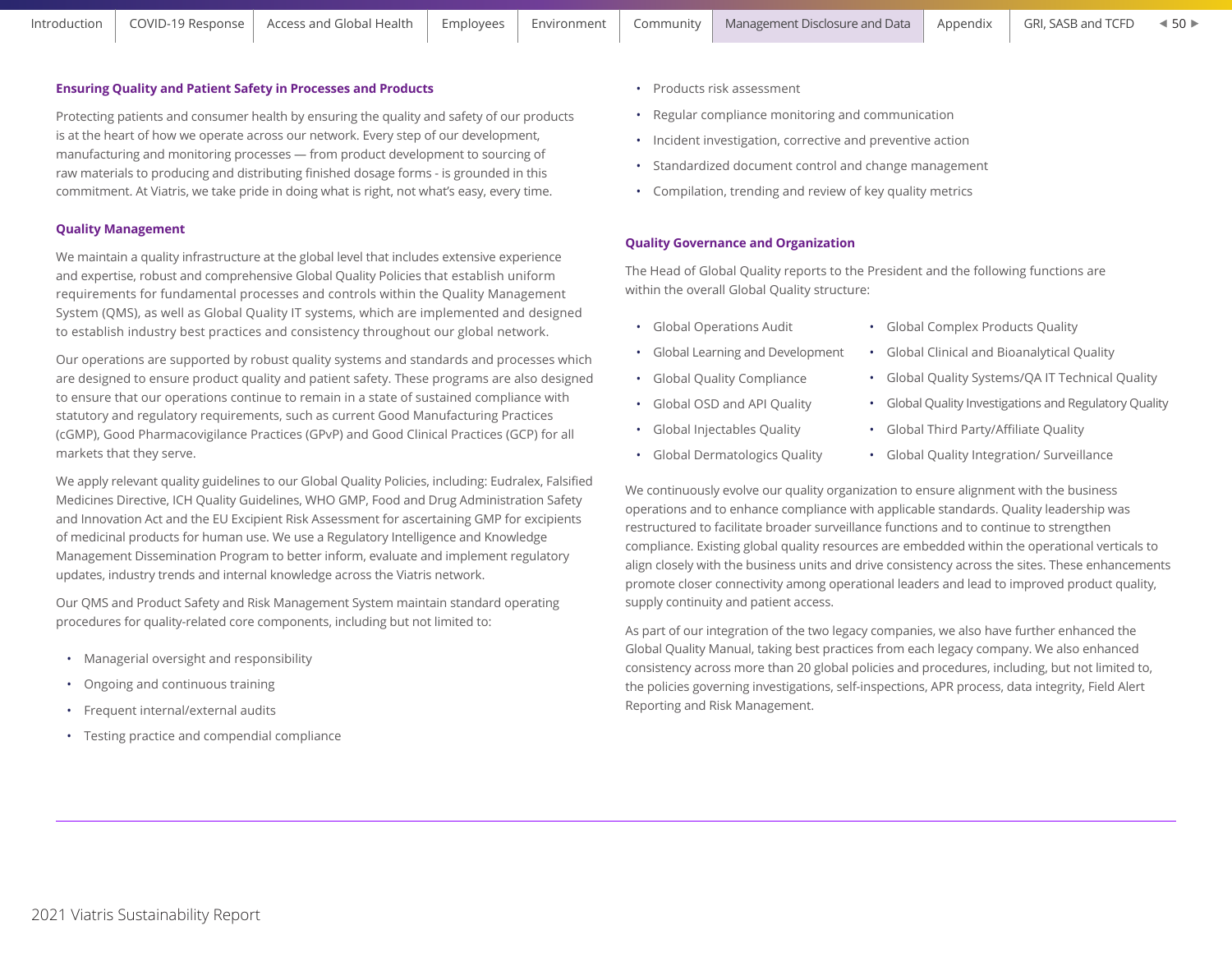## **Training for Continuous Improvement**

Our Global Learning and Development program provides comprehensive and effective training to assure access to and delivery of knowledge to global operations personnel in coordination with vertical and site based training programs. This program coordinates and standardizes training requirements, content, techniques and training delivery methods to continually strengthen our corporate learning culture as part of Global Training policy requirement. We also provide a regulatory intelligence program that provides personnel access to current global regulations, publications and industry trends.

Our Global Learning Development program ensures that role- specific and periodic cGMP training programs are compliant with regulatory requirements both regionally and globally. cGMP training is conducted on an annual basis and, as needed, more frequently in accordance with regulatory requirements at the site and/or global level.

In addition to training on the theory and practice of cGMP, we utilize a curriculum- based approach to ensure all analysts, operators, and other personnel are fully trained based upon their defined job descriptions and assigned duties. The curricula are specifically designed for each job description.

Procedural and cGMP training is required for all personnel whose duties are in any way associated with the manufacturing, packaging, processing, holding, or testing of products or whose duties require them to enter manufacturing areas or laboratories, as well as any other personnel whose activities could affect the quality of the product. Personnel working in areas where contamination is a hazard, such as clean areas, sterile areas or areas where highly active, toxic, infectious, or sensitizing materials are handled, are given additional specific training. Training in cGMP is conducted by qualified individuals to assure that employees remain familiar with the specific cGMP requirements applicable to them.

## **Quality Monitoring in Our Operations**

Our Global Operations Audit program relies primarily on oversight by a specially trained team of internal global experts, augmented and supported by independent third parties. The global internal audit program is a key component of our oversight and monitoring of the quality performance across our network. The internal audits are designed to proactively evaluate compliance against the GQM/ GQP and global cGMP regulations.

- Dedicated audit leads are assigned to quality operations within each vertical to participate in all internal audits within that vertical. Site and vertical leadership collaborate to ensure continued, robust processes and to periodically evaluate existing processes and risk mitigation mechanisms. Internal audits are performed on a regular basis for each production/API site as well as our distribution, packaging and laboratory sites.
- Internal sites are required to take appropriate corrective and preventative actions in response to any observations, with set timelines for implementation.
- Quality Councils at each site oversee and monitor key performance indicators, track quality incidents, identify trends and have the authority to escalate incidents to senior quality leadership.
- At the global level, senior quality leadership routinely reviews and monitors key performance indicators from each vertical/site and their respective corrective/preventive actions for incidents and trends.

In recent years we streamlined the global internal audit program to include expedited timelines for issuance of observations and increased site leadership engagement to ensure immediate remediation of identified observations. We further increased focus on global investigations oversight, third-party management, and surveillance across our sites.

Following each internal audit, the inspected site is required to submit a corrective and preventive action (CAPA) plan to remediate any identified discrepancies. These CAPAs are submitted to our Global CAPA Management team for review and approval. Furthermore, any CAPA from critical and/ or major observations are reviewed and verified for completion by the Global Operations Audit Team.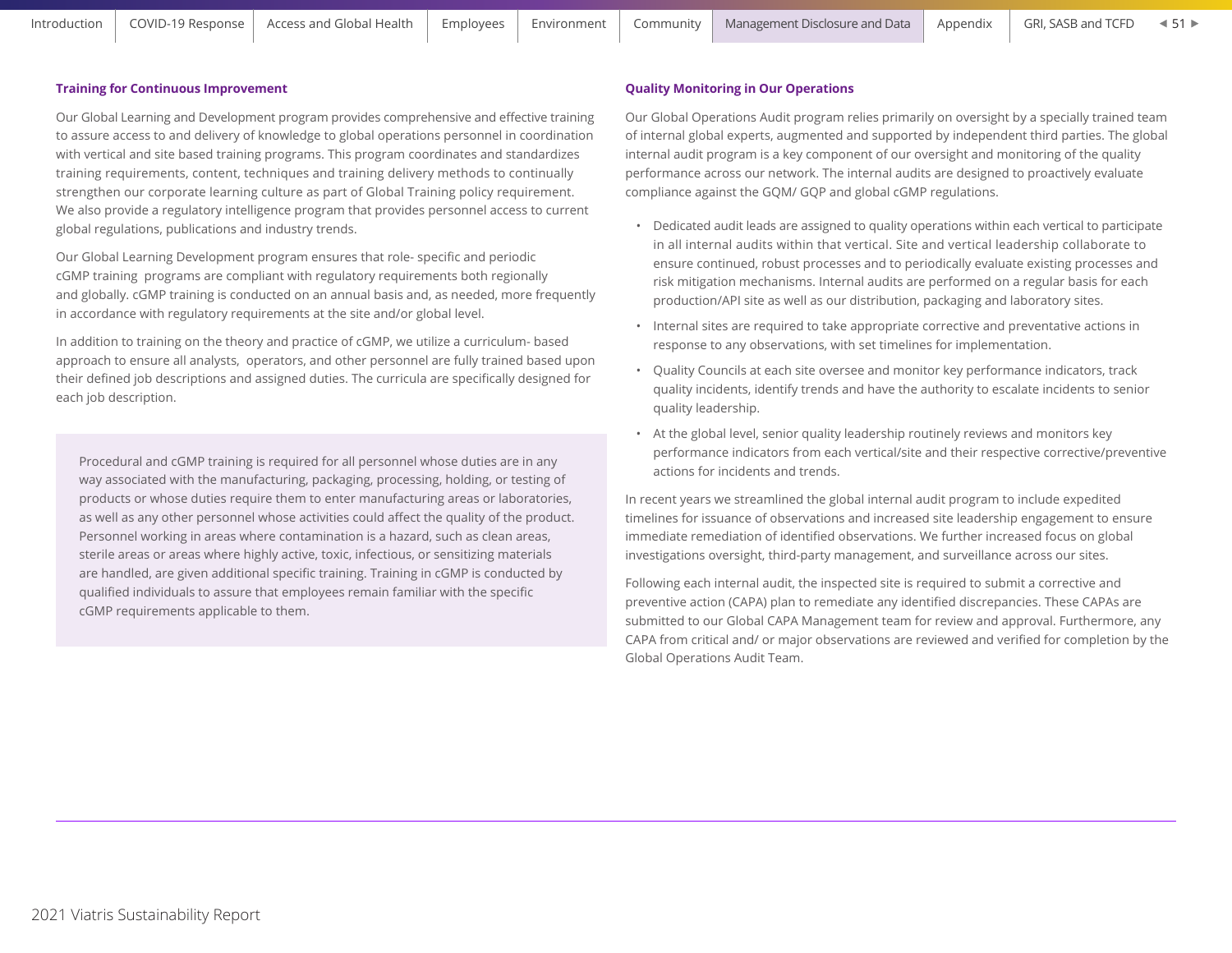### **Quality Risk Assessment**

Proactive risk assessment is central to our approach to ensuring quality. We apply the principles outlined in International Conference of Harmonization (ICH) Q9 Quality Risk Management, as well as those in ICH Q10 Pharmaceutical Quality System.

## **Quality Culture**

Employees are provided training on quality culture to ensure personnel have a clear understanding of our commitment to quality. In 2021 we kicked off a Quality Campaign with the following focus:

- **Excellence via Quality:** We must all do what's right, not what's easy. We focus on getting our work done right — the first time — we follow our robust processes and pay close attention to detail. And we understand the science.
- **Integrity via Quality:** If you see something that isn't right, speak up. Our reputation depends on it. We are all accountable for operating with integrity and empowered to take action to do what is right.
- **Accountability via Quality:** At Viatris, we are all accountable to operate with a qualityfirst mindset. Our commitment to quality gives patients the assurance they need to be empowered to live healthier at every stage of life.
- **Proactivity via Quality:** We are proactive and seek to address issues before they become problems. We collaborate with others to generate solutions and implement them quickly.
- **Reliability via Quality:** Focus on simplification overly complex processes can lead to mistakes. We never settle for "good enough." Business continuity is enabled by a commitment to quality.

### **Ensuring a High-Quality Supply Chain**

To help ensure the integrity of our supply chain, a highly experienced Viatris committee undertakes a rigorous review of suppliers and third parties prior to their selection for the supply of active pharmaceutical ingredients and drug products. After selection, those suppliers and third parties execute an agreement that specifically details our expectations and right to conduct regular on-site audits to ensure compliance regulations, applicable regulatory reporting requirements, and allow access to all records related to the supplied products, among other requirements.

- To support external suppliers in meeting quality standards, we may place company Quality personnel at the site of a supplier to engage, monitor, and mentor the site team and foster continued quality compliance.
- We conduct routine audits to assess the strength and performance of the QMS. Frequency is based upon cyclical audit requirements by facility type, historical regulatory inspection performance, and key product launches.
- In 2021, in response to the pandemic, we instituted a virtual audit program that enabled us to effectively conduct audits and remain in compliance with regulatory auditing requirements. In total, 612 GMP, 69 GCP and 23 pharmacovigilance (PV) audits were conducted by the company's global Operations Audit team at our facilities and suppliers.

External contractors and suppliers approved for business with us are recorded in an internal global database which encompasses a mixture of third-party manufacturers (sterile and nonsterile), third-party packagers, third-party laboratories, distribution centers, miscellaneous service providers, API suppliers (sterile and nonsterile), excipient suppliers and packaging component suppliers.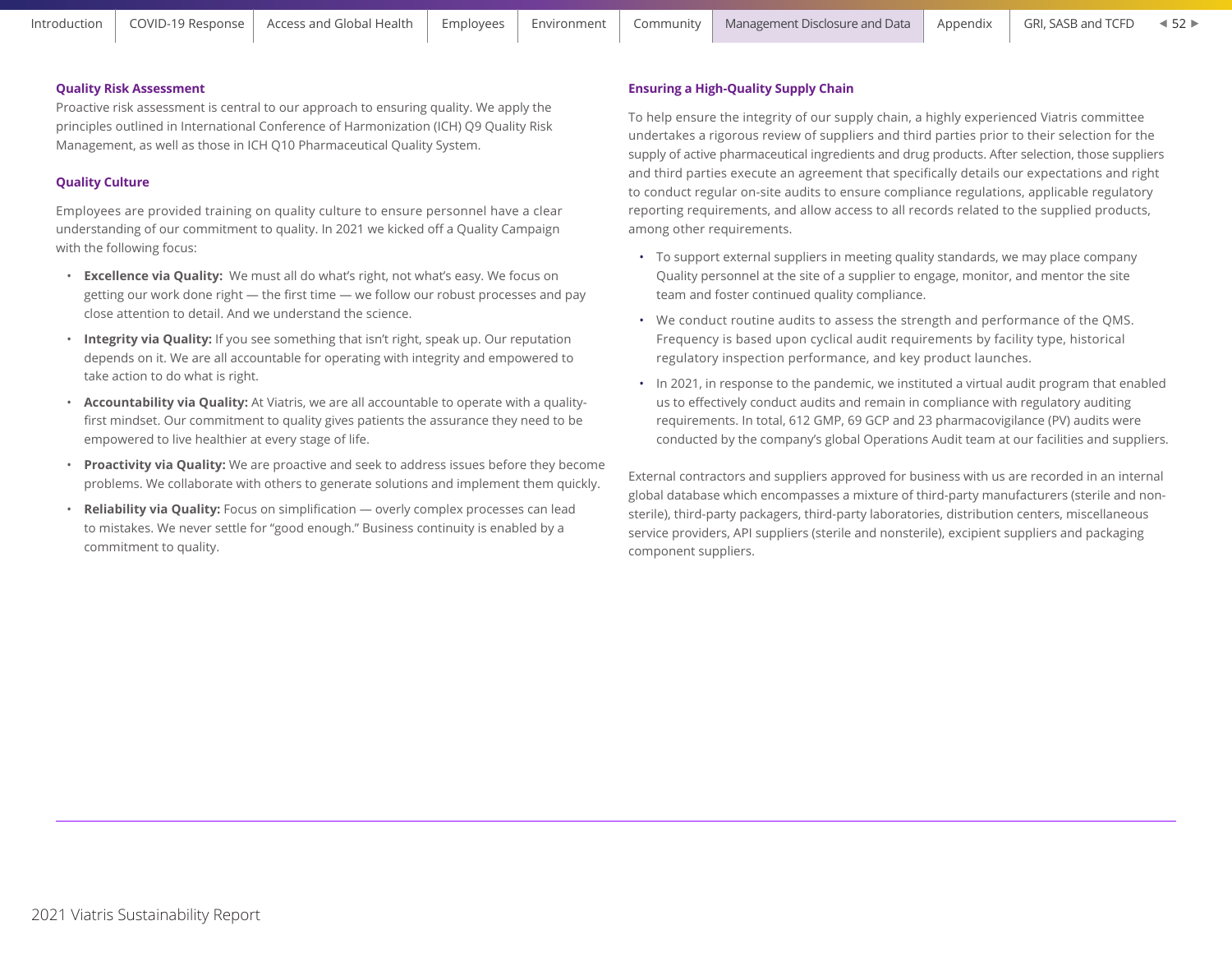### **Working with Health Authorities**

We constantly review our products, processes and facilities throughout our network and work closely with external health authorities to ensure transparency regarding emerging information, including shortages, adverse-event reporting of other manufacturers' products, development of new scientific and testing criteria and evolving regulatory and manufacturing expectations everywhere we operate. We continuously learn from these interactions as scientific, technology and regulatory expectations continue to evolve.

- The health authority inspections provide extensive external certification of the company sites and our suppliers and provide authorization for further production and marketing.
- We are making progress to resolve the identified observations regarding Viatris' active FDA Warning Letters.
- In 2021, more than 90 health authority inspections were conducted across our facilities. The COVID pandemic has had an impact on this number compared to previous years.

Notable International Health Authority Inspections in 2021 include: FDA (USA), EMA, HPRA (Ireland), MHRA (United Kingdom), TGA (Australia) and WHO.

### **Patient and Product Safety**

Our Product Safety & Risk Management (PSRM) function has a Pharmacovigilance (PV) system with robust processes described in 120+ global Policies, Standard Operating Procedures and Work Instructions, altogether ensuring patient care and safety in relation to the use of our products during both their development and once placed on the market.

We are in the final stages of completing the integration of legacy Mylan and legacy Upjohn PV systems into one Viatris global pharmacovigilance system by ensuring appropriate policies, procedures, resources, IT infrastructure and agreements are in place to meet global pharmacovigilance requirements.

Global PV governance committees, such as the Corporate Product Safety Committee and the Pharmacovigilance System Oversight Committee, are responsible for periodic and ad-hoc evaluation of new safety-relevant information and facilitates full oversight of compliance and the performance of the Viatris PV system.

Potential new safety-relevant information is assessed and evaluated through our corporate safety governance structure and important new information is communicated in a timely manner to regulatory authorities, healthcare professionals and patients.

To manage safety of a diversified and complex product portfolio — made up of prescription medicines, over-the-counter medicines, combination products, medical devices, food supplements, cosmetics - we have highly skilled and trained cross functional teams of medical and scientific professionals who review and report our risk and benefit assessments to regulatory authorities worldwide.

- In 2021, the company submitted more than 350,000 individual safety reports and more than 1,500 aggregate reports to health authorities and business partners with a compliance rate of over 99%.
- The company currently has more than 310 risk management plans and associated interventional measures designed, where required, to help ensure our products are used safely and effectively.

Mechanisms like periodic meetings of the Joint Pharmacovigilance Governance Committee for oversight of new safety and compliance matters and service delivery teams for the operational matters have played a vital role for the Viatris Product Safety & Risk Management department to maintain oversight of the safety profile and regulatory compliance for legacy Upjohn products, managed in Pfizer's system, during the transition period.

As part of our PV system, the benefit-risk profile of all our products is continuously monitored and assessed, ensuring safety information about our products is provided to regulatory authorities, healthcare professionals and patients in a timely manner. Also, PSRM is engaged in a number of Post Authorization Safety Studies (PASS) to ensure the safety of approved products is monitored continuously with effective risk minimization measures.

Our PV system operates in accordance with global Policies, Standard Operating Procedures and Work Instructions to ensure managerial responsibility and standardized processing for all activities. The procedures are continuously monitored for appropriateness and updated to allow oversight and PV governance. In late 2021, relevant procedural documents have been updated to meet the requirement of new EU Clinical Trial Regulations implemented in January 2022.

Key activities are monitored for performance and compliance against standards, targets and thresholds. The PV system is subject to both internal and external audits and inspections by regulatory authorities from around the world. The company's compliance and deviation monitoring mechanisms are in place for any observations resulting from audits and inspections to ensure they are thoroughly analyzed for root causes and that impact is addressed.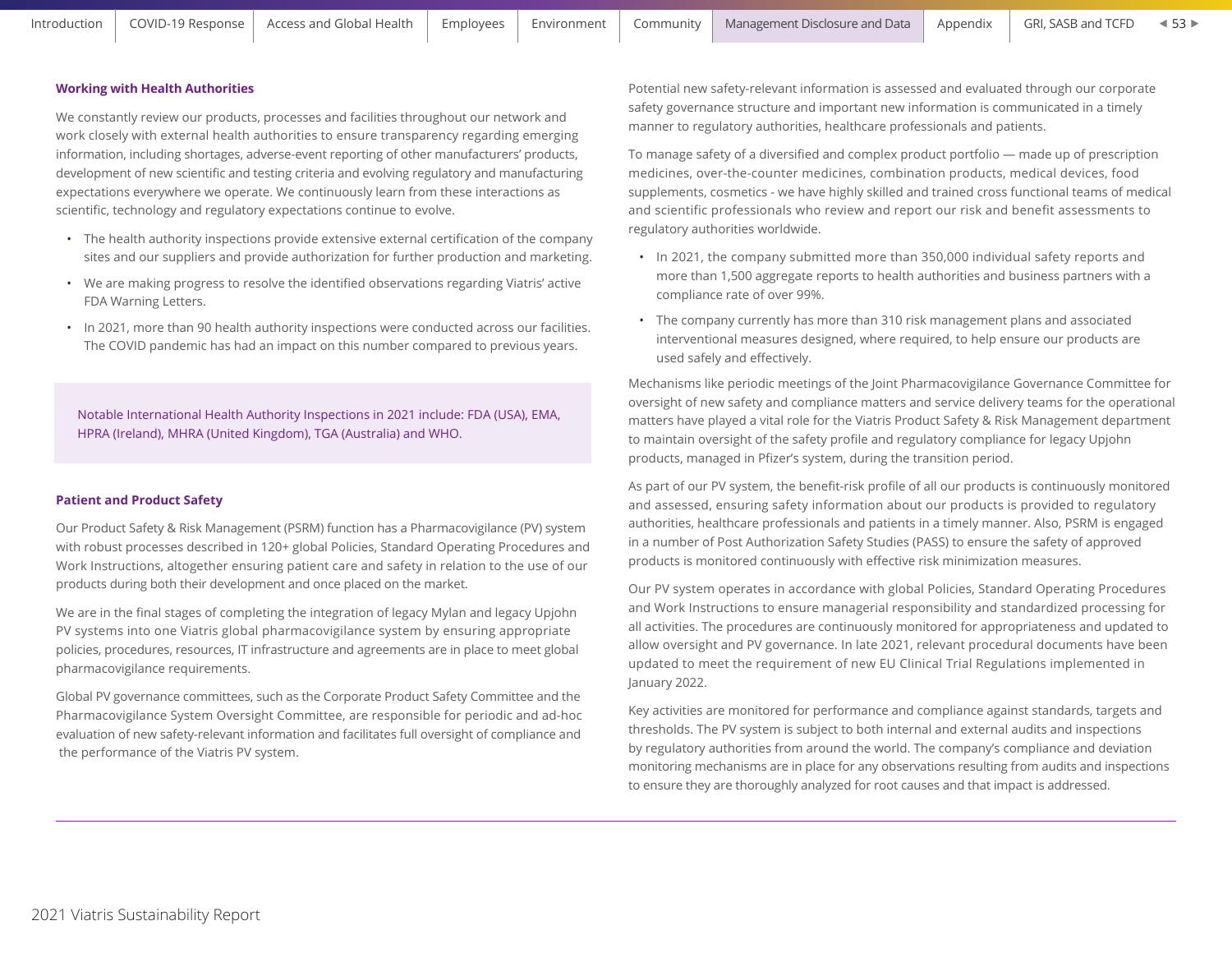As appropriate, corrective and preventive actions required are tracked until effective implementation of compliance with worldwide pharmacovigilance regulations. All processes are designed to be compliant with the EU Good Pharmacovigilance Practices (GVP) or, if applicable, stricter regulations anywhere in the world.

The internal audit schedule relating to pharmacovigilance activities is based on a robust risk assessment with all PV system processes in scope. The frequency of the audits is normally annually for global processes and global service providers and approximately once every three years or less for affiliates based on risk assessment.

Our Product Safety & Risk Management function is a key component of our PV system and participates in all internal and external audits.

In 2021, in addition to the 23 internal PV audits commissioned by our Global Operations Auditing team, there were eight external PV audits by business partners and six PV inspections by national health authorities. No critical findings were identified in these audits or inspections in 2021.

We conduct training that complies with the company's policy on PV Training Standards, which defines training curriculum, frequency, effectiveness measurements, documentation and other requirements. Employees who are part of our PV system are assigned professional development training courses based on individual experience. In 2021, we conducted the mandatory annual Basic PV-training for our approximately 37,000 colleagues.

In our continuous effort to innovate and enhance our system, we continued our efforts in 2020 to further explore the use of emerging technologies, such as cloud-based solutions, automation, artificial intelligence (AI), data analytics and digital communication interfaces in our areas of safety-case report management, upgrading of our global safety database (ARGUS) and safety surveillance with objective to potentially enhance our product safety evaluation, communication and risk mitigation capabilities.

During the COVID-19 pandemic, the PSRM function developed and implemented our Pharmacovigilance Business Continuity Plan, which outlines a comprehensive approach to risk management, staffing and safety systems, among other items, to ensure continued operations during unplanned disruptions. This helped minimize the potential impact to patients and HCPS.

# **Product Testing**

All ingredients used in our products undergo rigorous testing to assure they meet registered specifications. For all products, as regulated by cGMP, we conduct extensive testing, including raw material, intermediate and finished product. As required by applicable regulations, we also conduct post-distribution stability testing.

## **Product Recall Management**

Effective quality and product safety management systems are designed to detect and manage potential risks. These programs may result in product recalls as part of their design. Recalls are largely initiated by a pharmaceutical company as a precautionary measure in cases of possible or actual risk to the quality and safety of the product, and/ or risk to the patient. Although there is no harmonized international standard between countries on what constitutes a recall, Viatris has internal global requirements that each company site must maintain a written procedure to govern the recall of products based upon health authority regulatory requirements in the territories in which our products are provided. A product recall serves to safeguard the health of patients — demonstrating our responsibility and the efficacy of the Quality Management System (QMS). It is relevant to point out that the type and size of a product portfolio, along with other factors, may impact the number of recalls across companies.

# **Conducting Responsible Clinical Development**

Clinical operations, including clinical trials, are key to advancing access to medicine for patients across the world. We are committed to conducting clinical trials in an ethical way and to promoting patient safety and protection of patient rights throughout the study lifecycle. Our global program for clinical research and applicable standard operating procedures are designed to adhere to international best practice and good clinical practice (GCP) as defined in the Declaration of Helsinki and the International Council for Harmonisation of Technical Requirements for Pharmaceuticals for Human Use (ICH) framework.

In 2021, we continued research activities across diverse regions in which patients may experience various health care and/or economic challenges. Our research encompassed varied therapeutic areas, including mental health disorders, dermatologic conditions, ocular maladies, allergies, and pulmonary diseases, among others.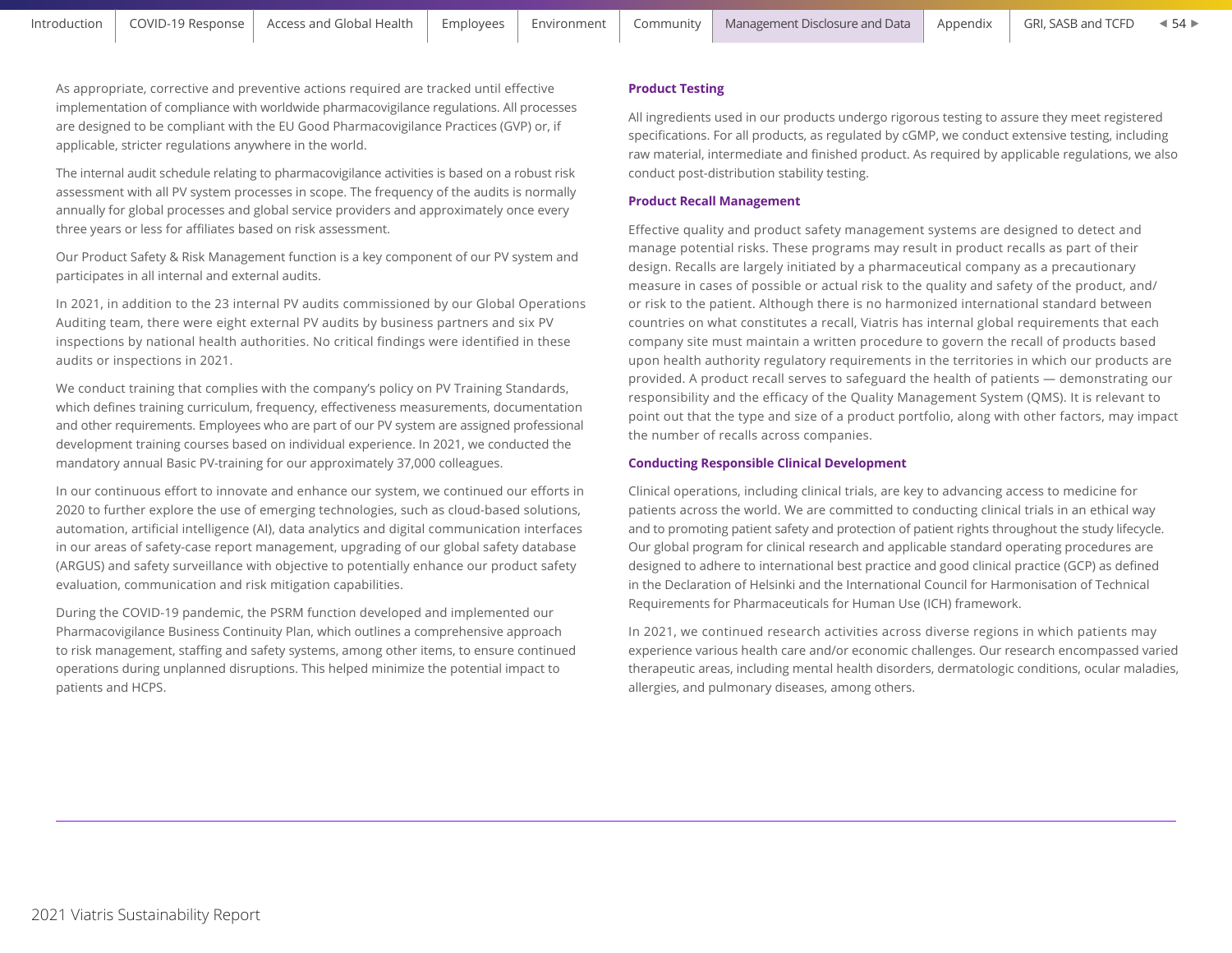We conduct clinical trials in many regions of the world as part of the process to eventually make treatments available to patients. To support the geographic expansion of products and bring more products to more patients with diverse needs, the number of trials in new settings has increased. Moving forward, Viatris will continue to work to include patient representatives of the regions where approval is sought, focusing on improving patient access to needed therapies globally.

# **Diversity in Clinical Trials**

Viatris supports FDA's guidance on Diversity in Clinical Trials and works to include diverse patient populations for global studies that will be submitted for approval to FDA and other health authorities. Considerations for diversity include both demographic criteria (e.g., gender, race, ethnicity) as well as non-demographic criteria (e.g. co-morbidities, organ dysfunction, the extremes of weight range). Viatris is committed to working with health authorities to enhance safety, scientific rigor and diversity in our clinical trials.

Health authorities across the globe have called for increased pediatric research to support accurate labelling for pediatric populations. Viatris complies with applicable GCP requirements to ensure that pediatric clinical trial requirements are completed with a focus on patient safety and integrity of clinical trials data.

Our range of clinical experience and scale includes: 27,000 study participants across 9 therapeutic areas; 800 PKPD / adhesion & human factor studies with over 30,000 healthy volunteers; and more than 80 clinical development and post marketing programs inclusive of Phase I, Phase II/III and Phase IV.

# **Management and Oversight**

The Head of Global Clinical Operations reports to the Chief Medical Officer, who reports to the company's President. Our Global Quality Management System (QMS) is at the core of our clinical investigations. It includes procedures on internal processes associated with drug development as well as processes for overseeing and auditing outsourced activities completed by our vendor partners. Dedicated independent members of our Quality team conduct periodic assessments and audits across our operations and at our vendors. Any potential or actual incidents are managed through clear processes and escalated to senior management as appropriate. Our QMS requires ongoing review of procedures to ensure continued alignment with GCP regulations and guidance documents.

### **Global Standards**

Regardless of where the trials are conducted and whether they are performed in-house or by a qualified third party, the company's global standard operating procedures apply with the aim to ensure the robust adherence to applicable policies, procedures and regulatory requirements. We develop clinical study protocols for every clinical trial, which contain criteria and procedures for the conduct of each trial. The procedures for clinical site assessment are developed prior to the selection of investigators. The company maintains procedures that require ongoing evaluation of a clinical site's conduct of clinical studies from study initiation through study closeout. We work with our partners to ensure that clinical investigators are carefully screened prior to being selected to participate in a clinical study and require that clinical investigators conduct careful screening and selection of patients consistent with the written study protocols.

We also require that all clinical studies receive review and approval from institutional review boards/independent ethics committees (IRB/EC). These committees evaluate and provide approval and ongoing review of clinical trials with a primary goal of ensuring patient rights and safety. The review of each clinical study must be properly documented for every clinical site participating in a clinical study for the company. IIRB/EC documentation of review/approval must be available for all clinical sites that participate in a clinical study. Additionally, health authorities may place clinical study activities on hold should there be concerns that arise that warrant such action.

The company's governance councils, quality committees and clinical development teams oversee the conduct of clinical trials, including regular monitoring of ongoing trials, and partner with internal and external experts and investigational sites to promote patient safety and data integrity across our clinical development programs. In addition, we use quality councils, governance boards and independent data monitoring committees when appropriate to support quality, safety and protection of participants in our clinical development programs.

Our standard operating procedures specifically address the requirements associated with the development of Investigator Brochures, Clinical Protocols and Informed Consent Forms in order to adhere to applicable regulations. A cross-functional development and review process is incorporated into the procedures to ensure that experts in various functions have input into the design and approval of these documents. These documents provide clinical investigators with sufficient background on the investigational product to protect the safety of research participants, that the clinical study is scientifically rigorous and that participants are wellinformed of the potential risks and benefits, study goals, procedures, and their critical role in clinical research. All employees involved in this aspect of a clinical trial undergo training for this purpose.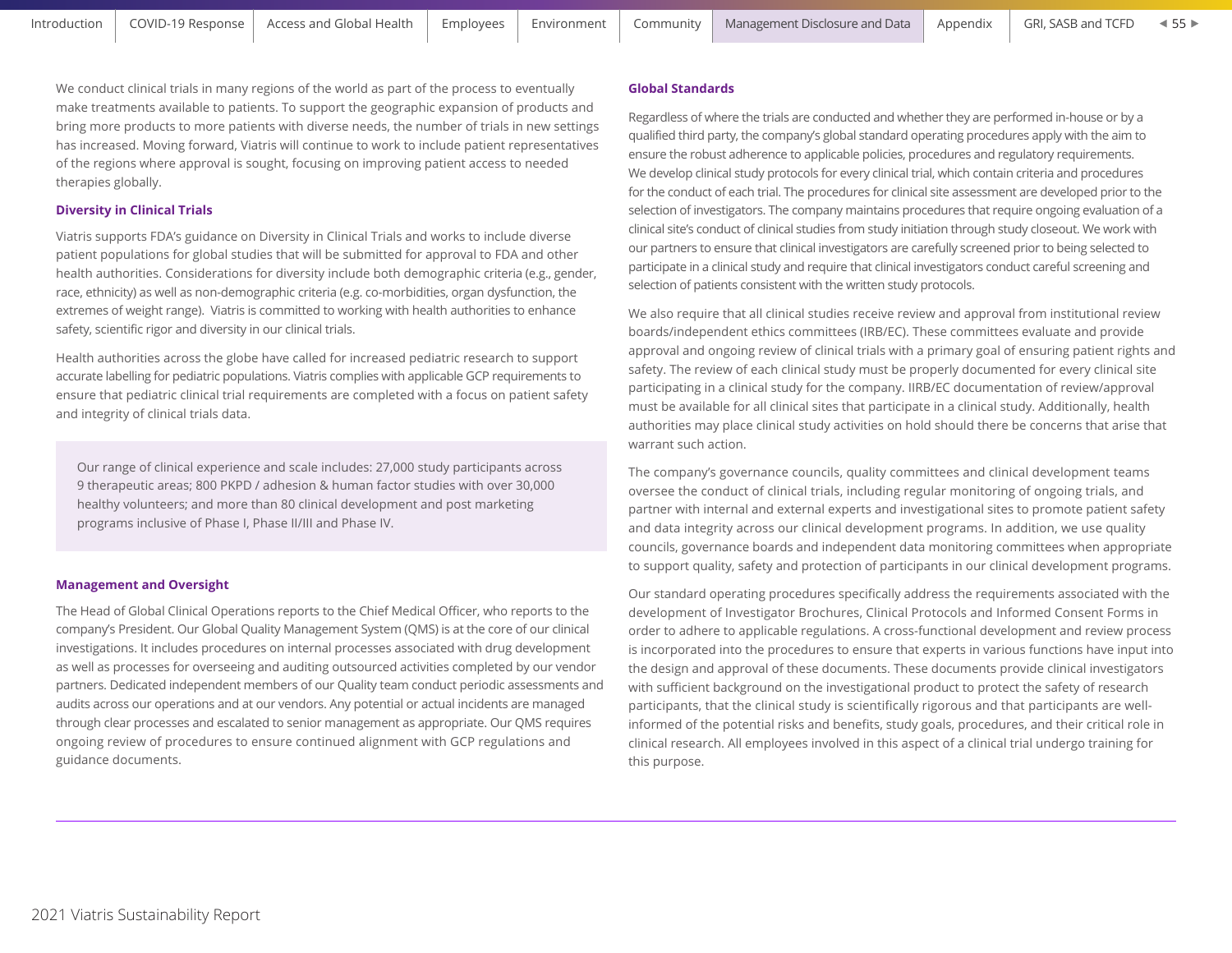## **Informed Consent**

The company's standard operating procedure governing the informed consent process is part of the QMS. It includes detailed procedures regarding the development, review, approval, implementation and confirmation of the informed consent process for adult and pediatric trials.

- Informed consent documents are written in a manner that allows potential trial participants, regardless of reading skills and local language, the ability to make an informed decision that considers the potential risks and benefits of trial participation.
- Local independent ethics committees review and approve informed consent forms prior to patient participation in a clinical study.
- The clinical investigator ensures that patients understand the informed consent document prior to participation in the clinical study.
- As part of adhering to GCP, trial participants are provided instructions for contacting clinical site staff to address questions and concerns during the course of the clinical trial. Site staff are likewise provided company clinical development team contacts who are available to provide support as needed.

#### **Risk Management in Clinical Development**

The QMS provides procedures on assessing potential risks associated with the various aspects of clinical development, such as study design, vendor selection, site selection and patient populations. The application of data analytics supports efficient trial management and oversight.

### **Trial Data Transparency**

The company's QMS addresses the publication of clinical trial data in publicly accessible registries, as required by global regulations to promote transparency. We publish results of applicable clinical trials in publicly accessible registries such as www.clinicaltrials.gov, https:// eudract.ema.europa.eu, and others. As part of complying with the GCP, we follow the Food and Drug Administration Amendments Act (FDAA) 801 and the Final Rule requirements for disclosure and results posting in the U.S. and are following the EU Clinical Trial Directive (EC) No. 001/20/EC in the EU. When the Clinical Trial Regulation EU No. 536/2014 goes into effect, we will comply with that regulation.

The company also maintains procedures that describe a scientifically rigorous process for the preparation and dissemination of scientific articles addressing the results of clinical trials to ensure that HCPs and patients have access to information on the results of clinical trials.

Moving forward, Viatris Global Clinical Operations will continue to work to transform the clinical trials process through new ways of working and process optimization through the implementation of innovative clinical trial solutions from end to end, as well as globally aligned systems and processes. Our priorities will always be patient safety, regulatory and protocol compliance, and data integrity.

### **Animal Studies**

We do not conduct animal testing unless it is required by national regulation. We are committed to the "3 R" approach (Replacement, Reduction and Refinement) with respect to ethical animal testing. Facilities performing animal testing on our behalf are required to comply with regional scientific procedures for laboratory animal science. These facilities use and/or are approved by the Association for Assessment and Accreditation of Laboratory Animal Care (AAALAC). Our Global Operations Audit team performs regular audits on entities and facilities involved in animal testing to ensure compliance.

#### **Promoting Product Security and Fighting Falsified Medicine**

To mitigate the risks from counterfeit products and protect the security of products and safety of patients, we have a formal infrastructure to support oversight of product security and guide applicable efforts. Our Product Integrity Coordination Committee consists of leaders from Compliance, Quality, Regulatory, Medical Affairs and Security. The company's Product Security team conducts an annual risk assessment of the portfolio to determine those products which may be at a higher risk for counterfeiting or diversion activity. This assessment takes into consideration several aspects including therapeutic category, dosage type, regulatory concerns, medical affairs concerns, and previous incident history. Products with higher levels of risk are given priority attention when it comes to analysis and market monitoring. We also use intelligence gathered from open market analysis to prioritize risk.

We conduct investigations when there is suspicion of counterfeit or at-risk products and to support health authorities and law enforcement investigations. In addition to internal resources, we collaborate with external stakeholders such as online sales platforms, platforms as needed to further identify and prevent the distribution of counterfeit products.

We have controls to guard against theft and diversion of controlled substances and operate a system to identify suspicious orders of controlled substances.

We have a cross-functional team including members from Compliance, Customer Relations, Controlled Substance Monitoring, Global Security, Distribution Center, Regulatory Legal, and Regulatory Affairs that works to operate our strong programs designed to detect and prevent diversion within the supply chain. This cross-functional team has established strong partnerships with custom agents, local and federal law enforcement, and state and local licensing. At the same time, we take steps to assure that patient care is not interrupted by disruptions in the flow of medication to our customers and patients across the globe.